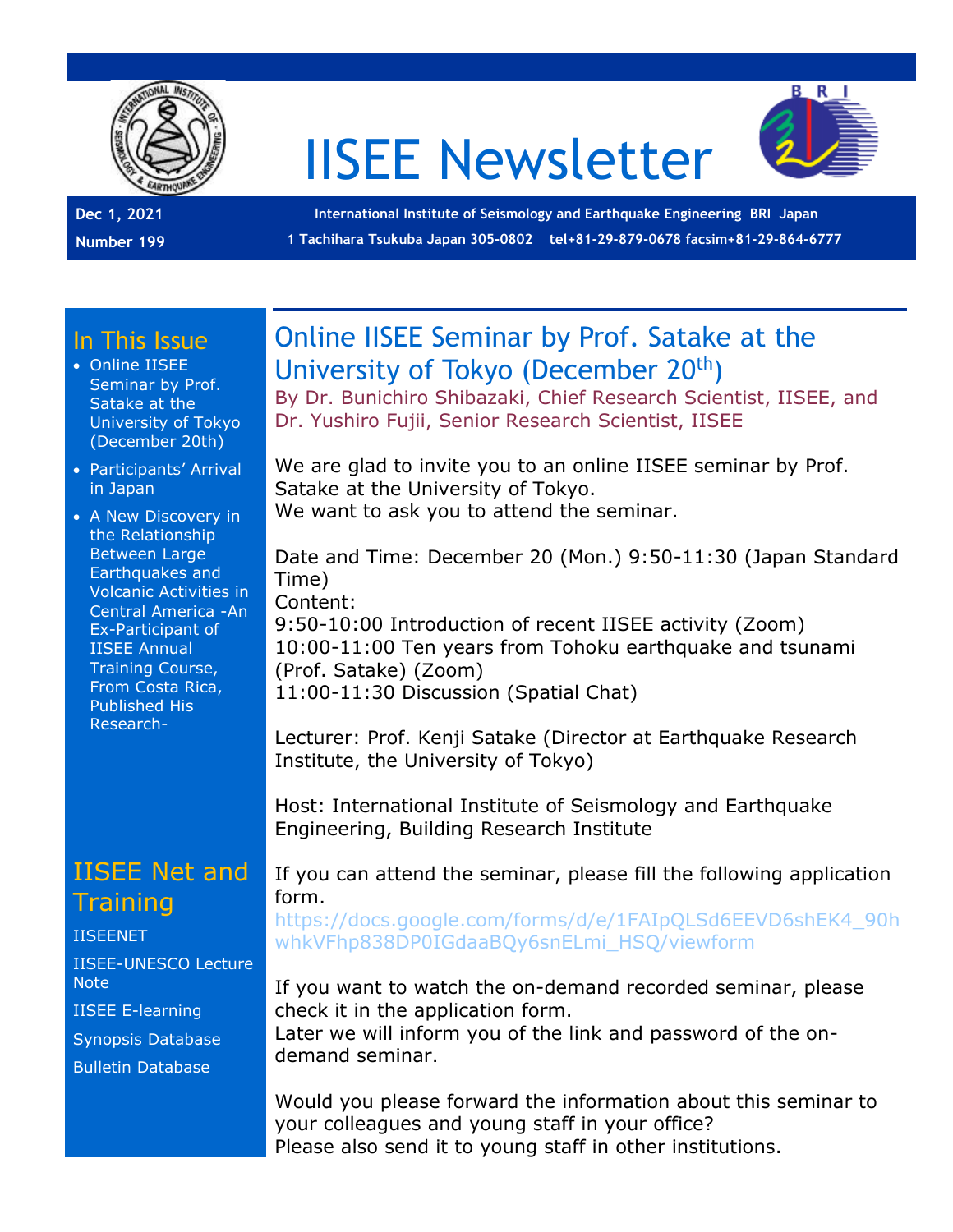## Participants' Arrival in Japan

By Mr. Takahiro Yamada, Head of Administration Division, IISEE

## **Earthquakes**

[The 2011 off the Pacific](http://iisee/special2/20110311tohoku.htm)  [coast of Tohoku](http://iisee/special2/20110311tohoku.htm)  **[Earthquake](http://iisee/special2/20110311tohoku.htm)** 

[Reports of Recent](http://iisee/quakes.htm)  **[Earthquakes](http://iisee/quakes.htm)** 

[Utsu Catalog](http://iisee/utsu/index_eng.html)

[Earthquake Catalog](http://iisee/eqcat/Top_page_en.htm)

# **Call for Papers**

IISEE Bulletin is now accepting submissions of papers for the seismology, earthquake engineering, and tsunami. Developing countries are targeted, but are not limited.

Your original papers will be reviewed by the editorial members and some experts.

NO submission fee is needed.

Try to challenge!!

In the difficult situation of global infection of COVID-19, we had an online opening ceremony of the training courses in Seismology, Earthquake Engineering, and Tsunami Disaster Mitigation for young researchers and engineers on Oct 5th. IISEE One year training course has started, and participants began coming to Japan one by one.

Fourteen participants from El Salvador, Fiji, Indonesia, Philippines, Algeria, Bangladesh, Ghana, Peru began commuting to BRI on Oct 26th and 27th, followed by two participants from Bhutan and Timor-Leste on Nov 2nd and 6th.

They take both online lectures and face-to-face lectures. When participants in IISEE have class in person, participants in their country take the online lecture.

Although from November, the number of new cases of coronavirus infection in Japan has been calming, all the participants continue preventing the spread of COVID-19 and they're working hard in the lectures and homework.

Please do your best.

# A New Discovery in the Relationship Between Large Earthquakes and Volcanic Activities in Central America -An Ex-Participant of IISEE Annual Training Course, From Costa Rica, Published His Research-

By Dr. Bunichiro Shibazaki, Chief Research Scientist, IISEE, and Dr. Takumi Hayashida, Senior Research Scientist, IISEE

The International Institute of Seismology and Earthquake Engineering (IISEE) at the Building Research Institute (BRI), in cooperation with the Japan International Cooperation Agency (JICA), has provided training courses in seismology, earthquake engineering and tsunami disaster mitigation to younger researchers and engineers from developing countries. This training course is regarded as a master's degree program of the National Graduate Institute for Policy



Mr. Gino GONZALEZ (2019-20 Seismology Course)